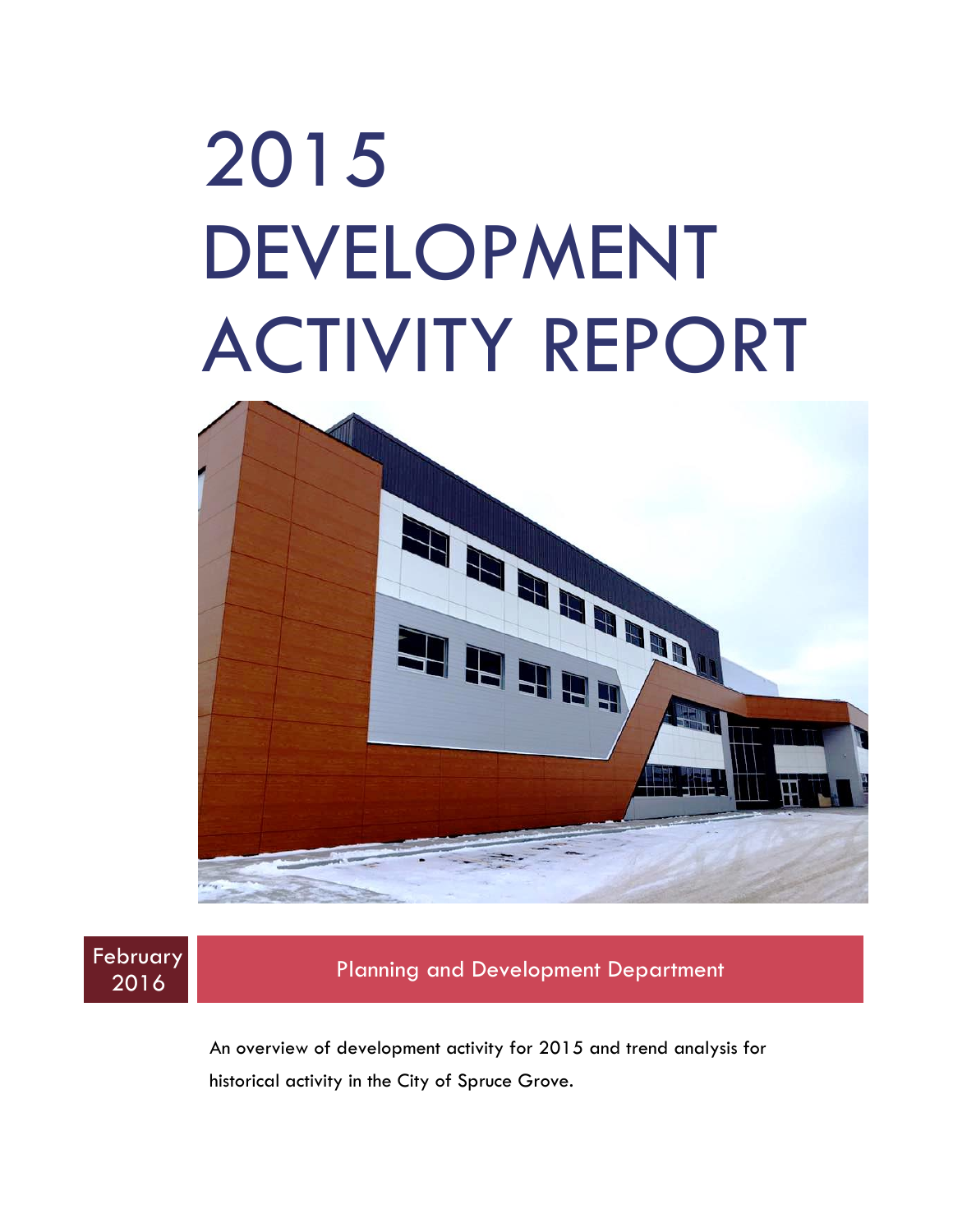#### **Contents**

# **List of Figures**

| Figure 1  | Volume of Building Permits by Type (2014 & 2015)                | $\overline{2}$ |
|-----------|-----------------------------------------------------------------|----------------|
| Figure 2  | Dwelling Units Permitted (2006 - 2015)                          | 3              |
| Figure 3  | Volume of Building Permits Issued by Month (2014 & 2015)        | 3              |
| Figure 4  | Percentage of New Units by Neighbourhood (2015)                 | 4              |
| Figure 5  | Volume of Building Permits By Year (2006 - 2015)                | 4              |
| Figure 6  | Volume of Building Permit By Type (2006 - 2015)                 | 5              |
| Figure 7  | Total Value of Building Permits (2006 - 2015)                   | 5              |
| Figure 8  | New Commercial & Industrial Building Permit Value (2006 - 2015) | 5              |
| Figure 9  | Volume of Development Permits By Year (2006 - 2015)             | 6              |
| Figure 10 | Volume of Development Permits by Month (2014 & 2015)            | 6              |
| Figure 11 | Volume of Residential Permits by Type (2015)                    | 6              |
| Figure 12 | Volume of Non-Residential Permits by Type (2015)                | $\overline{7}$ |
| Figure 13 | Compliance Decisions Issued by Year (2006 -2015)                | $\overline{7}$ |
| Figure 14 | Compliance Decisions Issued by Month (2014 & 2015)              | 8              |
| Figure 15 | Safety Code Permits by Year & Type (2011-2015)                  | 8              |
| Figure 16 | Housing Starts by Municipality (2015)                           | 9              |
| Figure 17 | Regional Housing Starts by Dwelling Type (2015)                 | 9              |
| Figure 18 | Population (1992 – 2015)                                        | 10             |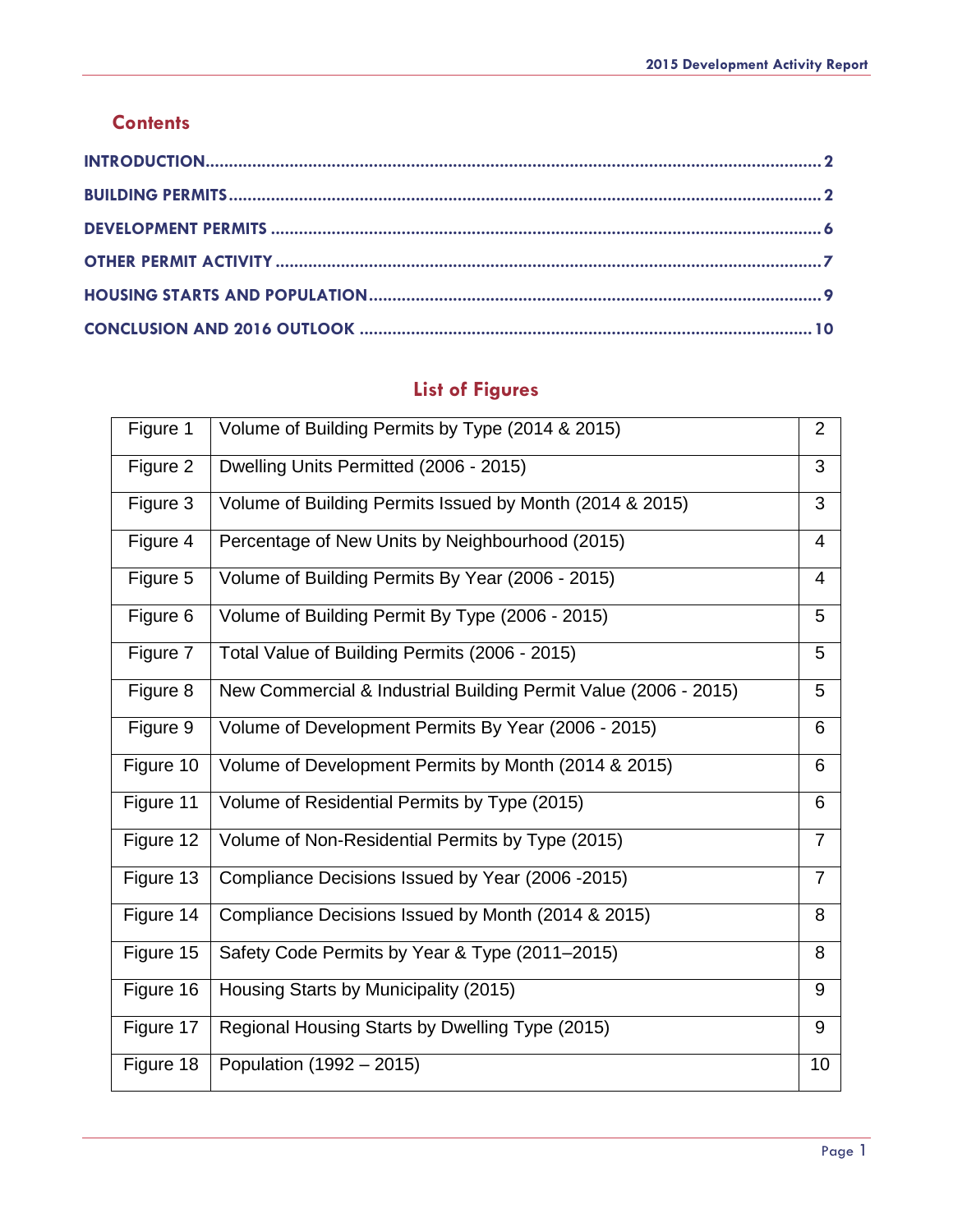#### <span id="page-2-0"></span>INTRODUCTION

The Planning and Development Department tracks various development activities in the City for the purpose of providing growth information to Council and other stakeholders. Building permit and development permit activity levels are common measurements used to track economic vitality and growth in communities. It is useful for communities to monitor trends in permitting levels to determine their economic health, as well as to examine the impact of external forces on growth and development.

Growth in Spruce Grove has generally been stronger than average for the Capital Region. During the last decade, this community experienced unprecedented growth. With the exception of a slight cooling off period over the next few years, the rapid pace of growth is expected to continue.

The following pages contain analysis of the growth trends for the past decade (2006-2015), focusing specifically on activity in 2015. This report provides an overview of building permit and development permit information. In addition, compliances and other permits are tracked in order to provide a more accurate picture of the total activity taking place in the Planning and Development Department of the City.



# <span id="page-2-1"></span>BUILDING PERMITS

Spruce Grove issued 1,295 building permits in 2015, a 9.5% decrease from permit activity in 2014 but still over 16% higher than the activity levels of 2013. That said, the City has started to see activity decrease toward the end of 2015, with 36 cancelled building permits and another 52 building permits extended for residential dwellings as builders wait for additional sales before starting construction of new units.

**Figure 1** illustrates the breakdown of building permits issued by type, and compares the volume for the past two years.

Overall, about 92% of the permits issued in 2015 were for residential construction, including new dwellings, improvements and 190 **garages, which is consistent with**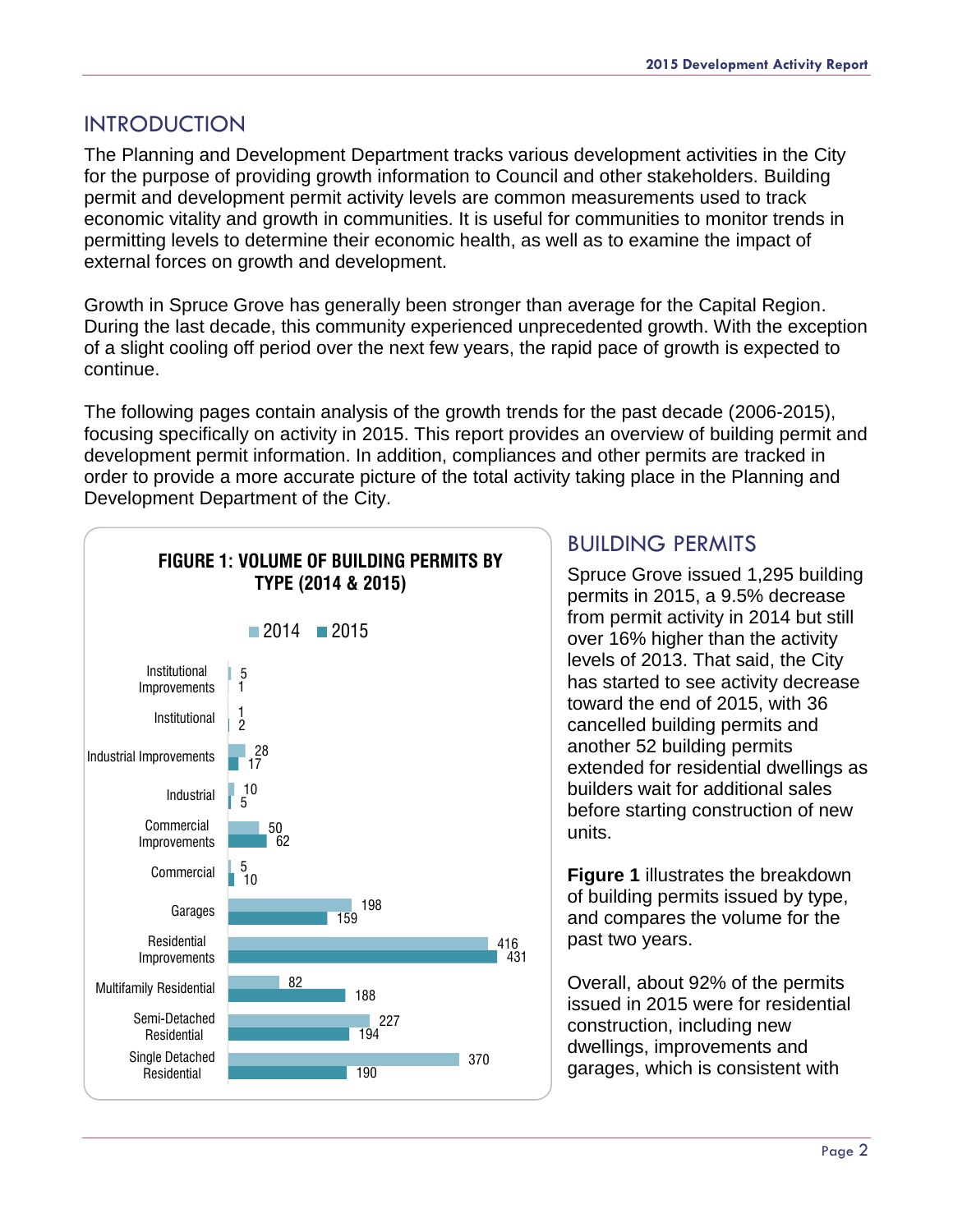

the past few years. Detached garages comprised about 12.6% of all permits in 2015 which is slightly less than in 2014, but in line with 2013. Also of note, approximately 60 of the residential improvement building permits in 2015 were issued to rectify Safety Code issues due to location errors when pouring foundations where buildings were built too close to the property line. In these circumstances, builders had to apply for a separate building permit to rebuild facades to meet more rigorous Safety Codes standards due to being less than 1.2 m to the side property line.

Residential activity was more robust in 2015 than predicted given the cooling economy. The types of

housing receiving permits remain balanced in Spruce Grove, with single detached, semidetached and rowhousing units each representing roughly a one-third of the housing market. The only housing type not represented was apartment units, as no new apartments were received building permits in 2015. The total number of new dwelling units approved decreased about 32% from 2014 for a total of 572 dwelling units. Looking at **Figure 2**, one can see the cyclical nature of growth that parallels the regional economy.

In the non-residential sector, the City saw five new industrial buildings compared to ten in 2014. Typical years see three new industrial buildings. Industrial permit valuation was lower than the past few years at \$6.2 million.

Building permits issued for new commercial structures doubled in 2015 to 10 new buildings, the highest activity level since 2010. Permit valuation for new commercial buildings was the



highest in Spruce Grove's history at \$22.8 million, on the back of high value projects such as the Tri-Village medical office building. Typical commercial investment is approximately \$12 million per year. The number of commercial improvements increased slightly to 62 building permits from 50 the previous year, and represents a new record for commercial improvements.

**Figure 3** depicts the number of building permits issued per month for 2014 and 2015. In this region, permit activity is usually slowest during the winter months, increasing in the spring and remaining high until the autumn. Permitting normalized in 2015 to reflect typical season patterns, following the backlogs occurring in the first half of 2014.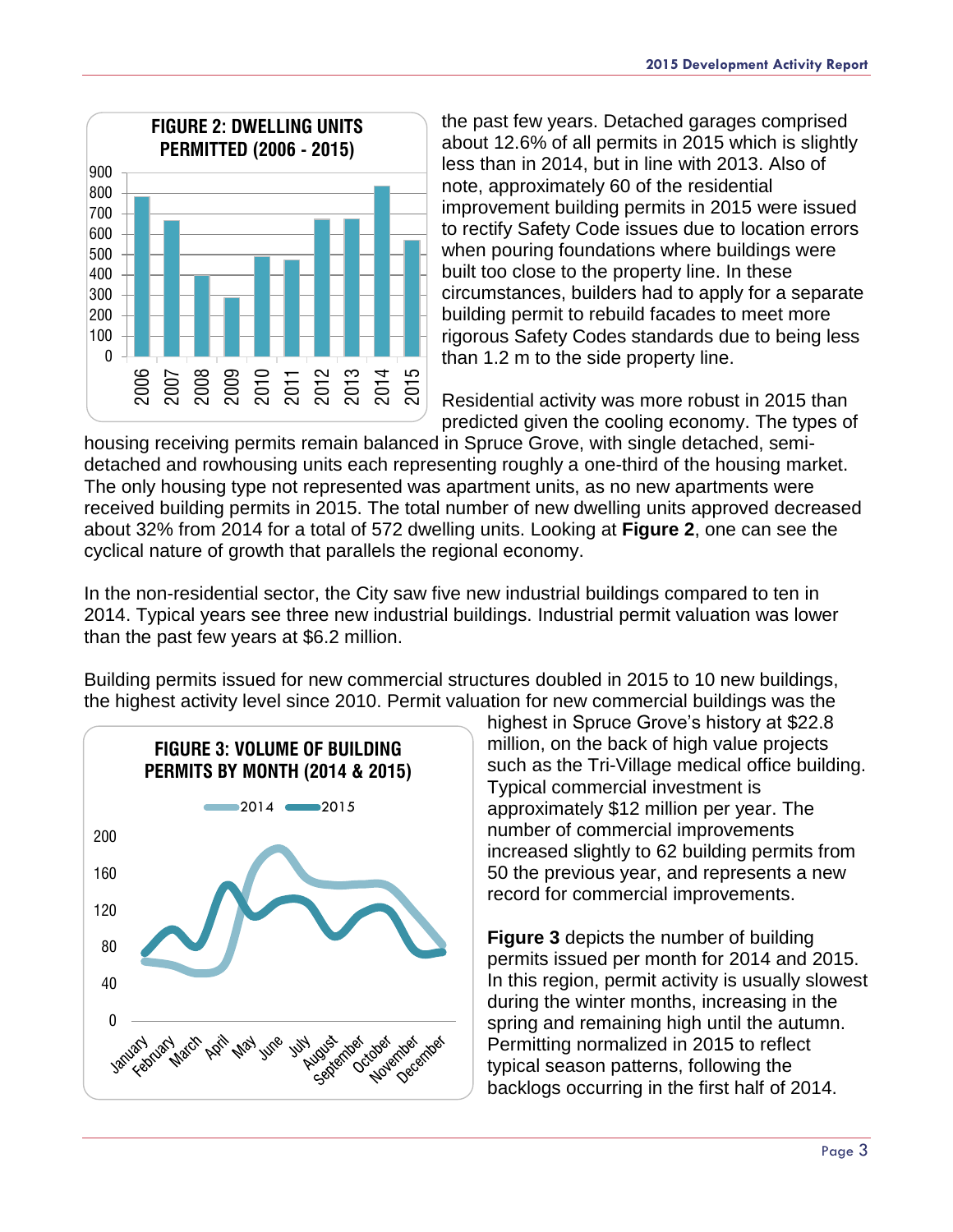

**Figure 4** illustrates the housing starts in Spruce Grove by subdivision. The percentages include all unit types: single detached, semi-detached, and multifamily dwellings. The highest percentage of building permits for new units occurred in Spruce Ridge, which included a coach home project with 72 units as well as the reissuance of 22 units in Spruce Ridge Gardens due to a court action. Greenbury, Harvest Ridge, Tonewood, and Prescott also saw high activity levels in 2015.

A summary of permit activity over the past decade is displayed in **Figures 5 and 6**, with Figure 5 depicting the total number of building permits and Figure 6 separating new construction from improvements. The numbers displayed include residential, commercial, industrial and institutional permits. We can see that both new construction and improvements are both



reduced from the record highs of 2014, with total permits down by about 7%. Total valuation was also down from \$244 million in 2014 to \$189 million in 2015, but still higher than the average for the past decade **(Figure 7, next page)**.

As indicated earlier in the report, the City experienced an increase in commercial, and decrease in industrial, building permit valuations in 2015. In reviewing the investment trends over the past few years, the average value of new commercial and industrial buildings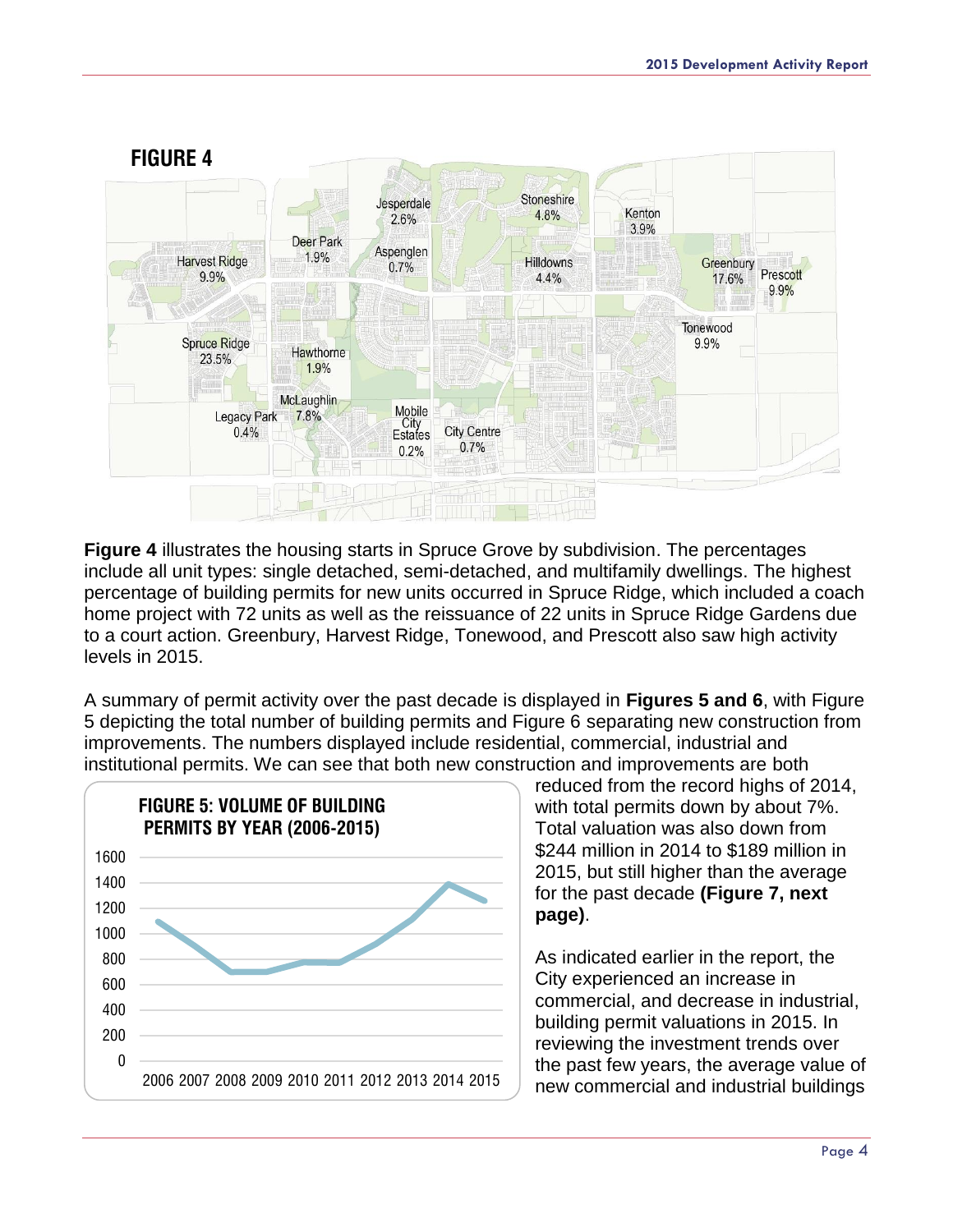

has been generally increasing, as shown in **Figure 8.** This reflects the development of larger, higher quality structures.

The City also typically provides a residential valuation review as part of this report, taking into account inflation. Information on inflation rates is provided by Statistics Canada, which will be released in mid-February. Therefore, the report will include an addendum when it is circulated in late-February. That said, residential investment was down approximately 30% from 2014, mostly in the single detached home product.

<span id="page-5-0"></span>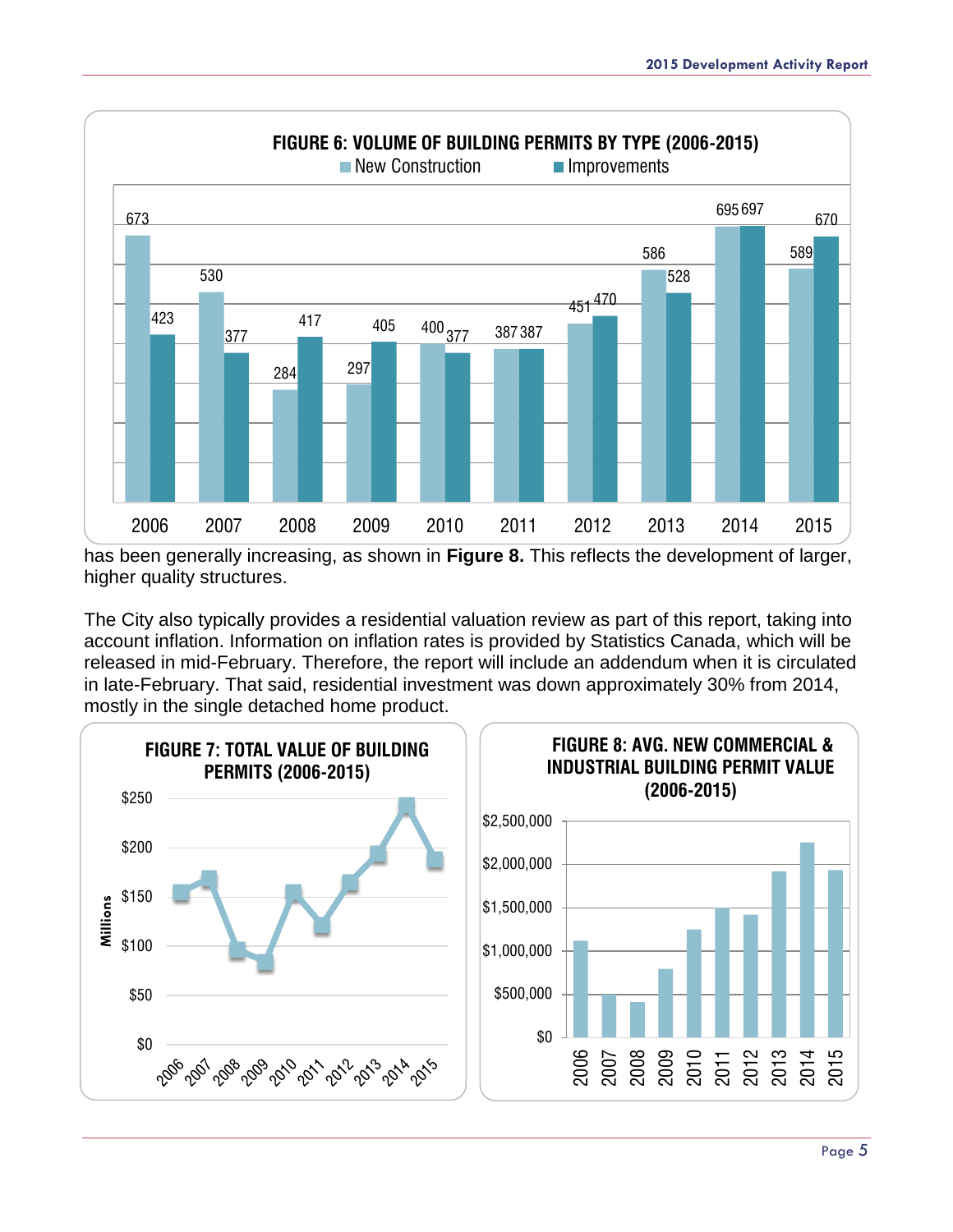#### DEVELOPMENT PERMITS

**Figure 9** illustrates the trends in the volume of development permits issued over the last ten years. Development permit activity in 2015 was down about 14% from 2014. The minor difference between building permit and development permit activity levels is due to the ability to issue a single development permit for several structures on a lot, while separate building permits are required for each structure on a property as well as for changes of use or tenant improvements.

The next factor under examination is the volume of development permits issued on a monthly basis. **Figure 10** shows the number of permits issued by month for 2014 and 2015. The pattern shown is typical of development activity for the region, where more activity tends to take place during the warmer months. Activity in 2015 is a more typical pattern than in recent years, as a typical permit reduction occurs leading into fall and carrying on into winter.

**Figure 11** provides the breakdown of residential development permits issued by type. The graph is dominated by new single detached dwellings and improvements made to existing residences, which is typical of Spruce Grove. Generally, the development permit numbers echo what we have already seen with the building permits.

It should be explained that once again, multifamily dwellings tend to show a discrepancy for certain building types, such as rowhouse projects or apartment complexes with multiple buildings, as a separate building permit is required for



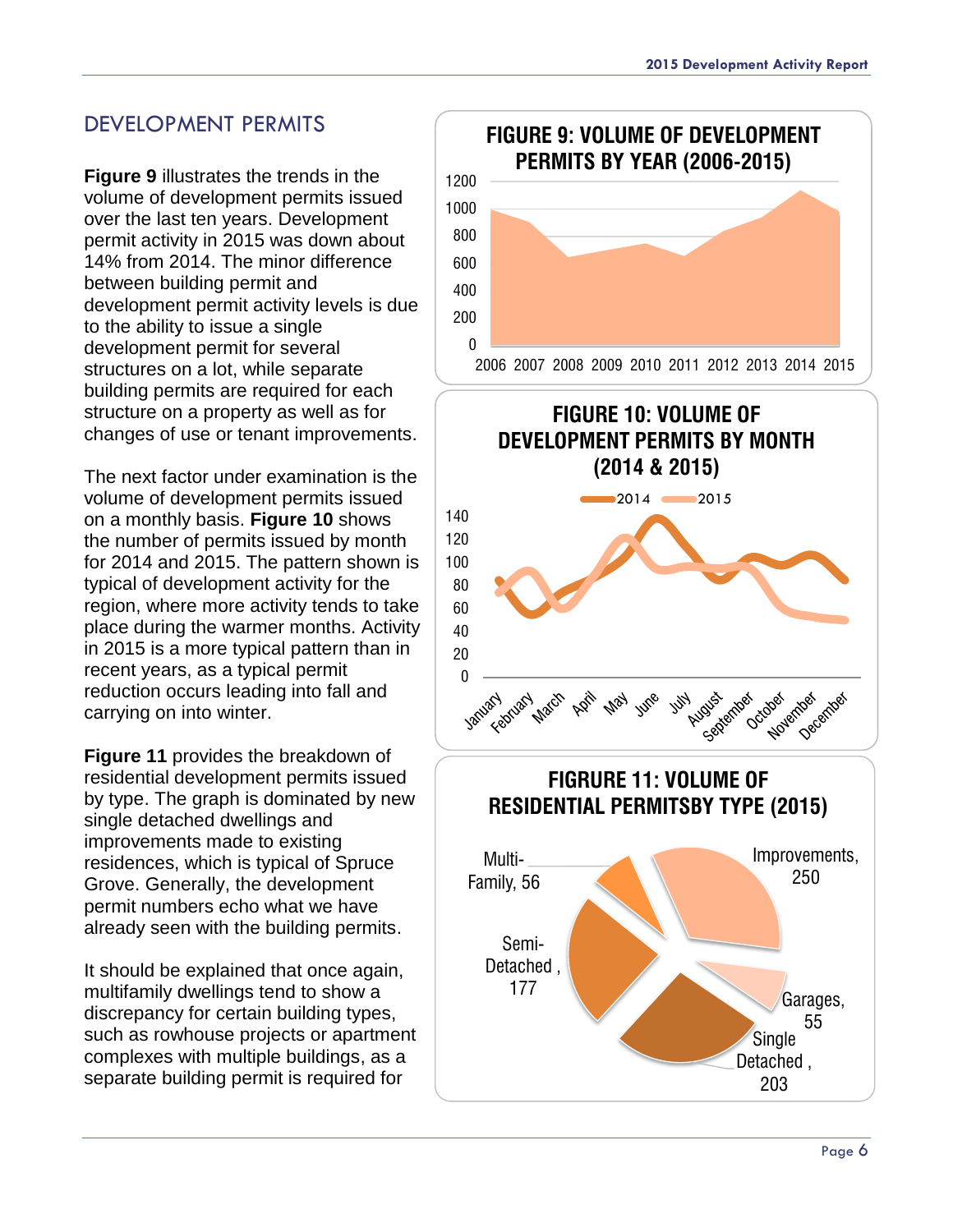

each structure, but only one development permit is required for the entire project regardless of the number of units contained within.

The breakdown of non-residential permits issued in 2015 by type is examined in **Figure 12**. Again, the trends seen earlier with building permits are evident here with the number and type of development permits with commercial and industrial improvements comprising the largest percentage of approvals, which is largely due to tenant improvements and approvals required for new uses. Similar to the

building permits, commercial improvements were up from 2014 and industrial improvements were lower.

Development permits for permanent signs increased in 2015 from 22 to 30 development permits, while temporary sign permits increased from 52 to 91. These increases parallel the increased commercial activity seen in the Building Permit section of this report.

# <span id="page-7-0"></span>OTHER PERMIT ACTIVITY

The City of Spruce Grove provides compliance requests as a service to residents during real estate transactions, as a safeguard for purchasers who want confirmation that the residence conforms to City bylaws. Compliance requests can be used to gauge residential transaction activity in the community. In 2015, there were 1,115 compliance decisions issued, up 9% from

2014 (and more remarkably up 48% from 2013), setting a record for the City. We can see in **Figure 13** that compliances were at a high during the boom year of 2007, with a subsequent correction, and have since been rebounding. While housing sales were especially high in 2014, changes to the compliance review process prompted reapplications in October, causing an abnormal spike in residential activity. This spike in activity carried into 2015 leading to record application levels over the winter.

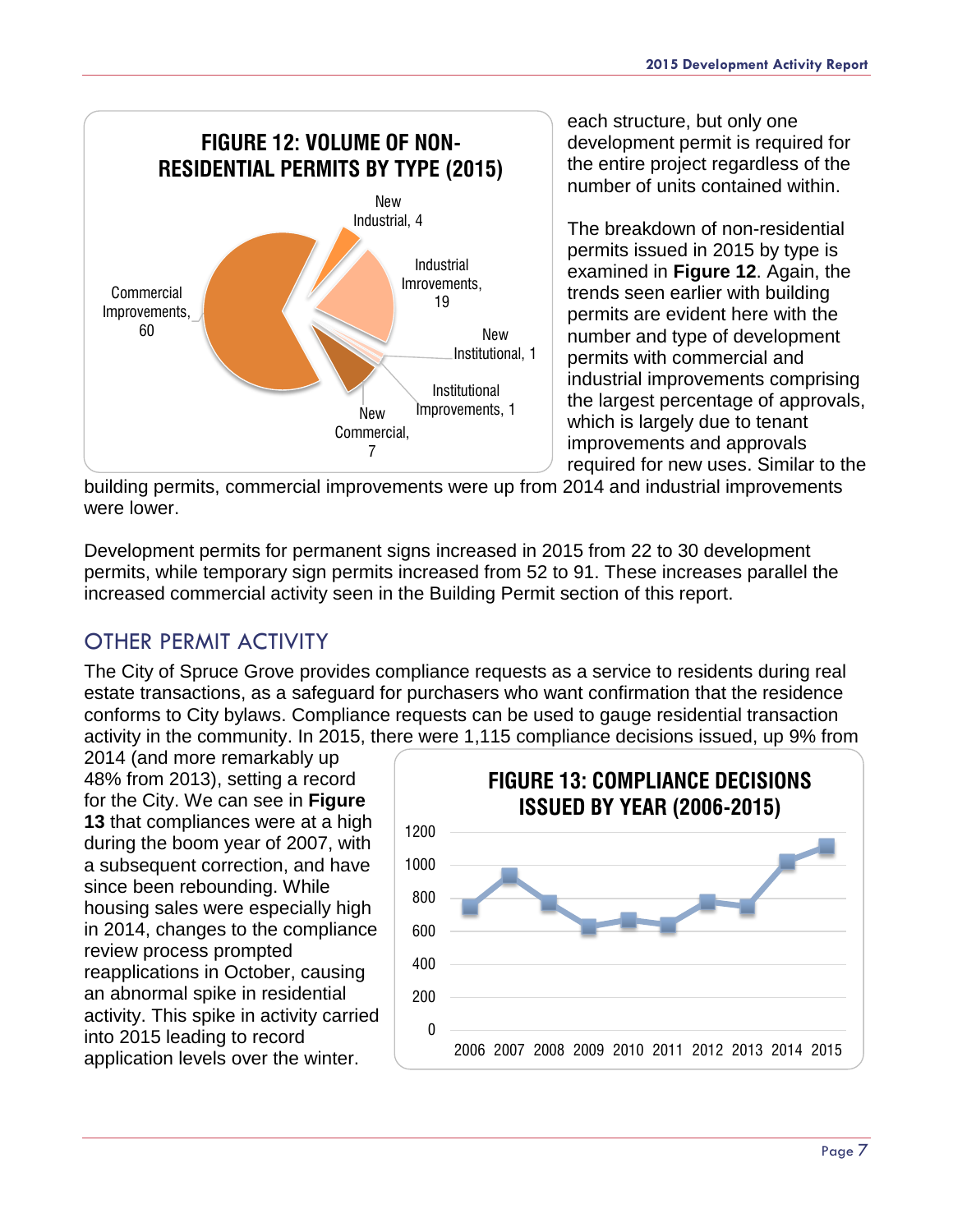



This anomaly is best depicted in **Figure 14**, where one can see the compliance activity for 2014 and 2015 on a monthly basis. Activity was especially low in August and September 2014 as lawyers awaited the new process, and then peaking in October 2014 for those compliance requests that had been put on hold. Elevated activity levels continued into January 2015 on the back of record housing starts the previous year, finally normalizing in the autumn of 2015.

The Planning and Development Department has been tracking Safety Codes Permits (other than building permits) since 2011, which is depicted in **Figure 15**. We can see in this figure the number of electrical permits is higher than plumbing and gas. This generally occurs because new construction often requires two electrical permits, where only one is required in the other two disciplines. That said, the number of gas permits increased substantially in 2014 and 2015 due to education with homebuilders regarding the requirement for temporary gas permits for heating during winter months. Overall, the City of Spruce Grove issued 3,172 trade permits in 2015, a 5.3% decrease over 2014 activity.

In previous years, Administration has included a chart in this section highlighting

growth of businesses licensed with the City. At the end of the year in 2013, the City adopted a new business license bylaw at which time new software was launched and the Department created a new, clean database. In doing so, the Planning and Development Department found a number of businesses that have moved out of Spruce Grove and failed to inform the City of their new location. Similarly, Administration has identified other businesses that have been operating without permits. The result is the identification of 1,064 businesses in operation at the end of 2014, approximately 500 fewer than what was assumed under the manual database. That said, at the end of year 2015, the City had 1,320 active businesses licensed within the City, representing a 24% increase from 2014.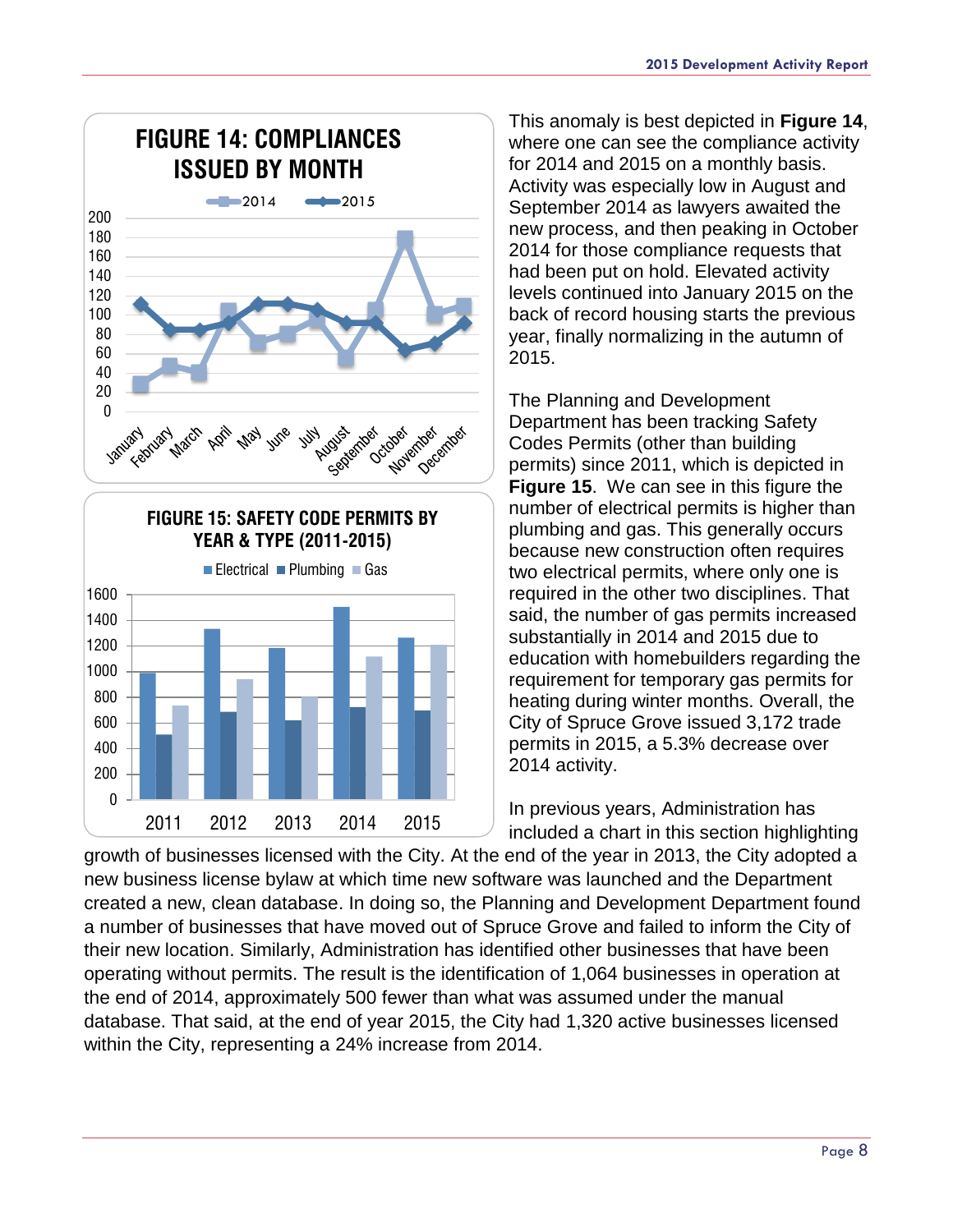#### <span id="page-9-0"></span>HOUSING STARTS AND POPULATION

In order to provide some regional context for Spruce Grove's growth, housing data released by the Canada Mortgage and Housing Corporation (CMHC) is reviewed each year and compiled as part of this report. **Figure 16** shows the number of new housing starts in a number of communities in the Capital Region. Housing starts are different than building permits, as housing starts are determined by the pouring of a foundation as inspected by CMHC. As some building permits do not result in construction, housing starts



are the most dependable information for growth. In 2015, there were 577 housing starts in Spruce Grove, a 31% decrease from 2014. While this may seem like a large decrease, some